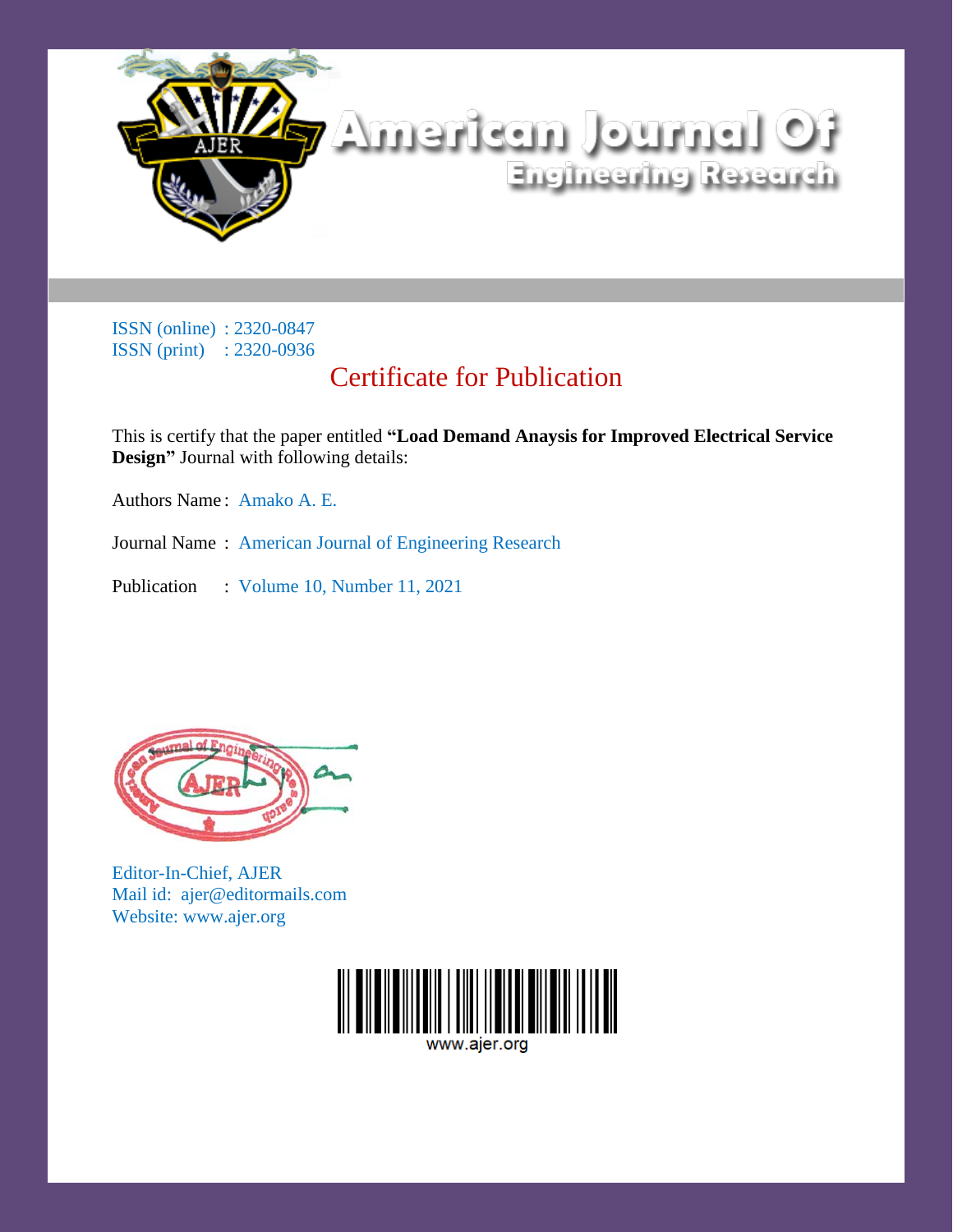

## Certificate for Publication

This is certify that the paper entitled **"Load Demand Anaysis for Improved Electrical Service Design"** Journal with following details:

Authors Name : Nwaizugbe J. K. C

Journal Name : American Journal of Engineering Research

Publication : Volume 10, Number 11, 2021



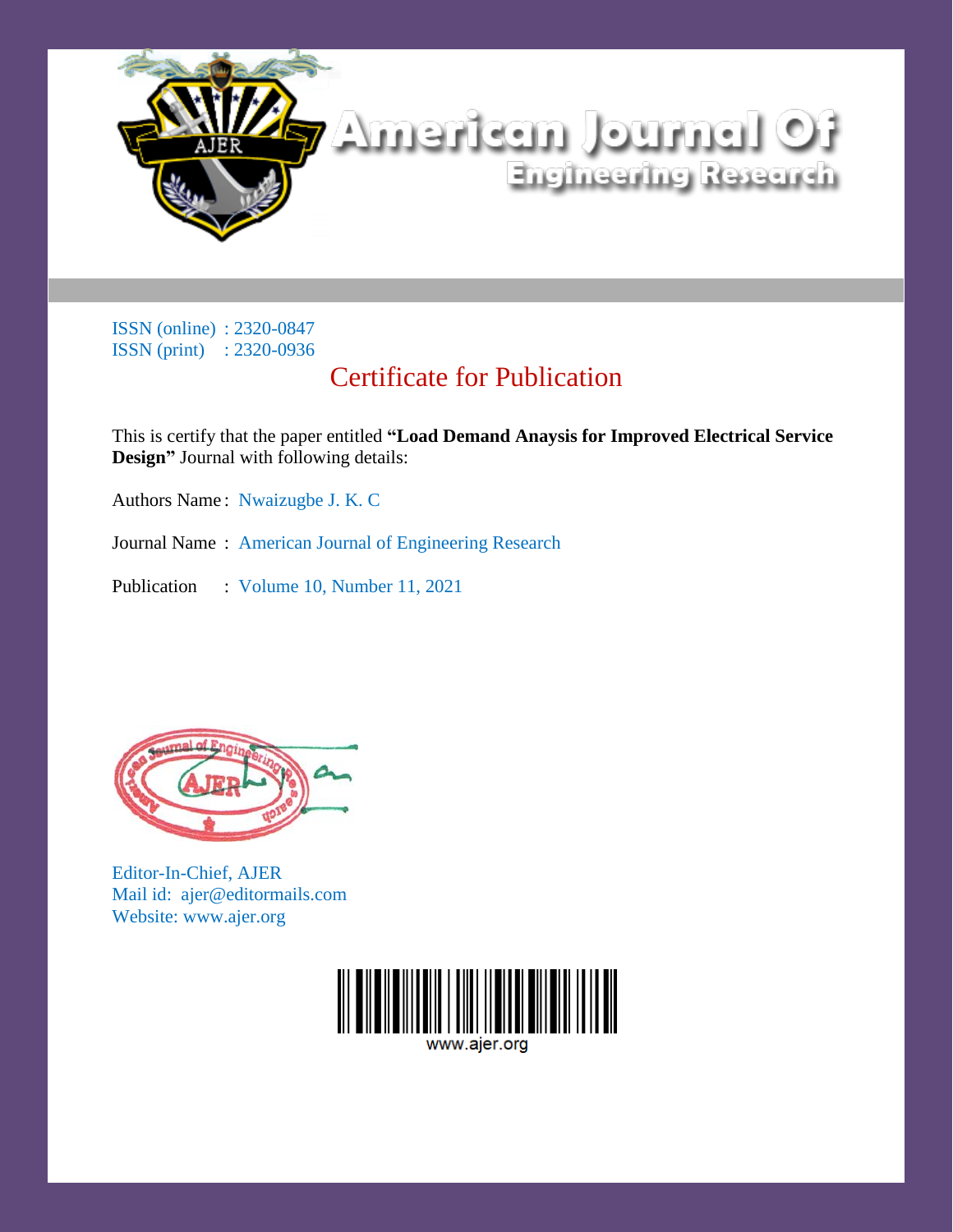

## Certificate for Publication

This is certify that the paper entitled **"Load Demand Anaysis for Improved Electrical Service Design"** Journal with following details:

Authors Name : Onwuma C.

Journal Name : American Journal of Engineering Research

Publication : Volume 10, Number 11, 2021